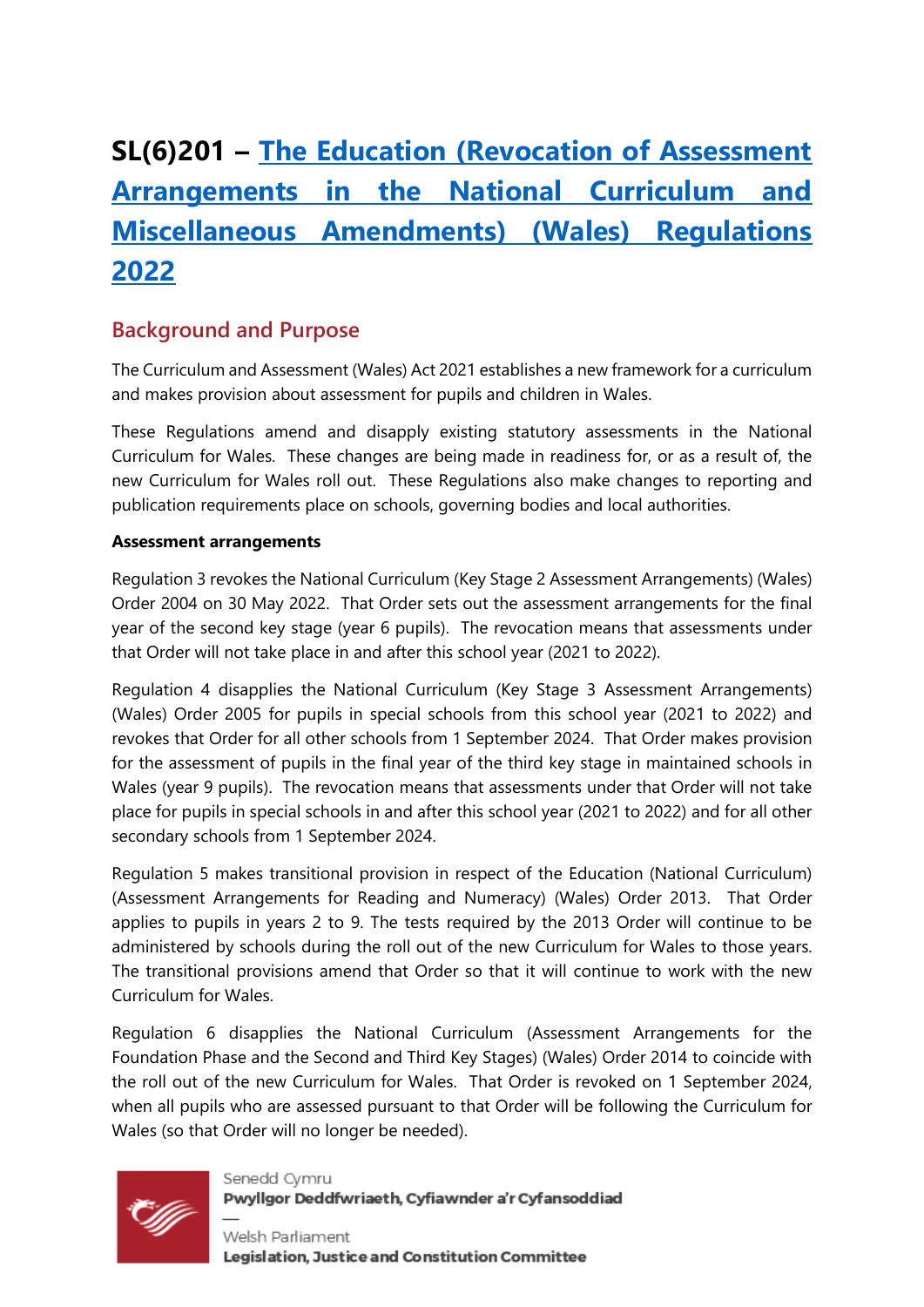Regulation 7 revokes the National Curriculum (Moderation of Assessment Arrangements for the Second and Third Key Stages) (Wales) Order 2015 from 30 May 2022. That Order provides for the moderation of all statutory teacher assessments of pupils in maintained schools in Wales in the final year of the second and third key stages (years 6 and 9 respectively). This will mean that moderation under that Order will not take place in, and after, this school year (2021 to 2022).

Regulation 8 revokes Parts 3 and 4 of the National Curriculum (Desirable Outcomes, Educational Programmes and Baseline and End of Phase Assessment Arrangements for the Foundation Phase) (Wales) Order 2015 and fully revokes that Order on 1 September 2022. Parts 3 and 4 of that Order provide for assessments of pupils in the reception year and the final year of the foundation phase (year 2) respectively. This will mean that assessments under Part 3 will not take place after this school year and assessments under Part 4 will not take place in, or after, this school year (2021 to 2022).

#### **Reporting requirements**

Regulation 9 amends the Head Teacher's Report to Parents and Adult Pupils (Wales) Regulations 2011 so that head teachers are not required to report on the results of the statutory assessments that are revoked by these Regulations.

Regulation 10 amends the School Performance Information (Wales) Regulations 2011, which regulate the transfer of information relating to the educational performance of pupils from head teachers to school governing bodies, local authorities and the Welsh Ministers. Specifically, regulation 10:

- removes the requirement on a governing body of a maintained school to provide the results of the statutory assessments that are revoked by these Regulations; and
- substitutes a new Schedule 2, the effect of which is that the results of the reading and numeracy tests are excluded from the statutory assessments information that must be sent by a governing body of a school to the local authority that maintains that school.

Regulation 11 amends regulation 5 of the School Information (Wales) Regulations 2011 so as to remove the requirement for school local authorities to distribute copies of the composite prospectus without charge to parents and pupils who are in the final year at the school and might transfer to other such schools.

## **Procedure**

#### Negative.

These Regulations were made by the Welsh Ministers before they were laid before the Senedd. The Senedd can annul the Regulations within 40 days (excluding any days when the Senedd is: (i) dissolved, or (ii) in recess for more than four days) of the date they were laid before the Senedd.



Senedd Cymru Pwyllgor Deddfwriaeth, Cyfiawnder a'r Cyfansoddiad

Welsh Parliament Legislation, Justice and Constitution Committee